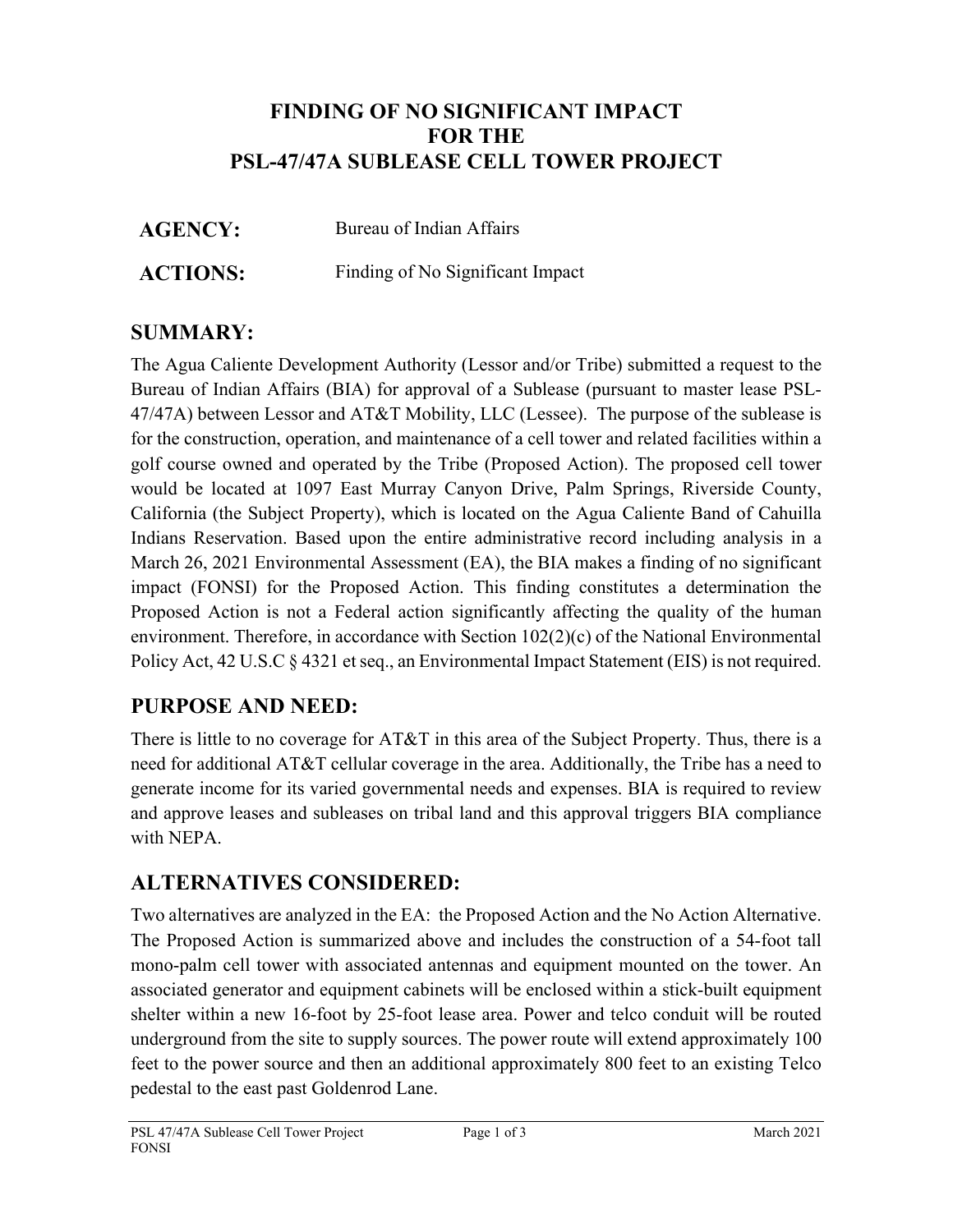The Proposed Action would best meet the purpose and need and therefore has been identified as the Preferred Alternative. Under the No Action Alternative, no federal actions would occur, and the cell tower would not be constructed. Additional details regarding the Proposed Action and the No Action Alternative can be found in EA Sections 3 and 4.

# **ENVIRONMENTAL IMPACTS:**

Potential impacts to land resources, water resources; biological resources; cultural resources; land use; and visual resources; were evaluated in the EA, with the following conclusions (see EA Sections 5, 6, and 7 for detailed analysis and for specific mitigation measures):

#### **Land Resources**

Land resources impacts could occur during the construction of the project. Mitigation measures detailed in EA Section 7 would ensure land resources impacts are less than significant.

#### **Water Resources**

Impacts to water resources would occur during construction of the project. Mitigation measures detailed in EA Section 7 would ensure land resources impacts are less than significant.

#### **Biological Resources**

Impacts to biological resources would occur from the development of the project. Mitigation measures detailed in EA Section 7 would ensure impacts to biological resources are less than significant.

#### **Cultural Resources**

Impacts to cultural resources could occur from the development of the project. Mitigation measures detailed in EA Section 7 would ensure impacts to cultural resources are less than significant.

## **Land Use**

Impacts to land use would occur during construction and operation of the project. No significant impacts would occur.

## **Aesthetics**

Impacts to aesthetics would occur from the development and operation of the project. No significant impact would occur.

# **PUBLIC AVAILABILITY:**

A Notice of Availability for the EA and this FONSI has been provided to agencies, organizations, and interested parties. These documents have been made available for a 15 day review period. BIA will take no administrative action on the Proposed Action prior to expiration of the review period and review of any comments received.